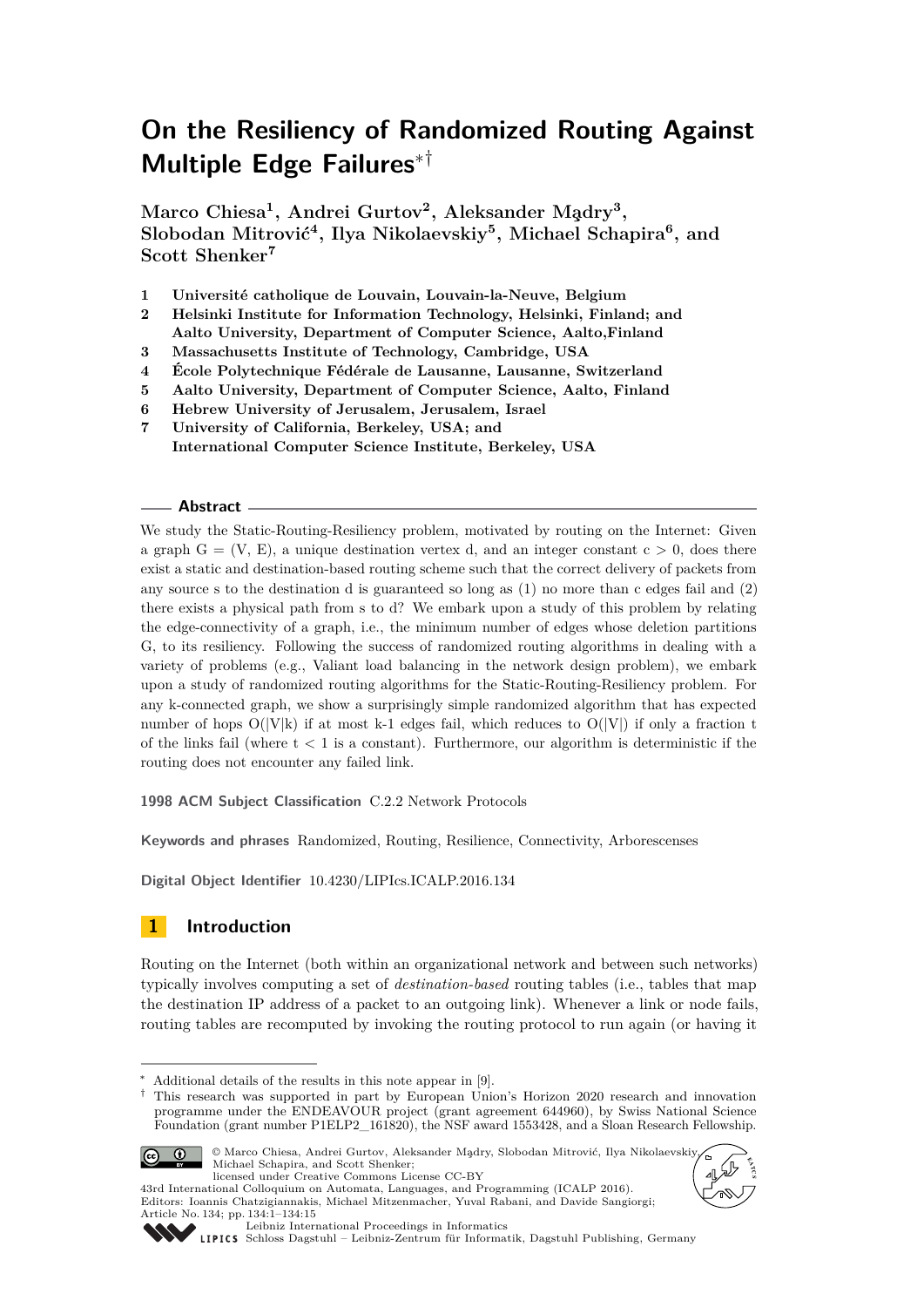#### **134:2 On the Resiliency of Randomized Routing Against Multiple Edge Failures**

run periodically, independent of failures). This produces well-formed routing tables, but results in relatively long outages after failures as the protocol is recomputing routes.

As critical applications began to rely on the Internet, such outages became unacceptable. As a result, "fast failover" techniques have been employed to facilitate immediate recovery from failures. The most well-known of these is Fast Reroute in MPLS where, upon a link failure, packets are sent along a precomputed alternate path without waiting for the global recomputation of routes [\[23\]](#page-14-1). This, and other similar forms of fast failover thus enable rapid response to failures but are limited to the set of precomputed alternate paths. Most of existing approaches protect only from a single failure, however in many scenarios (e.g. overlay networks [\[11\]](#page-13-1), highly-connected large datacenter networks [\[15\]](#page-13-2)) multiple failures at the same time may be a common occurrence.

The goal of this paper is to perform a theoretical study of failover routing. The fundamental question is, how resilient can failover routing be? That is, how many link failures can failover routing schemes tolerate before connectivity is interrupted (i.e., packets are trapped in a forwarding loop, or hit a dead end)? The answer to this question depends on both the structural properties of the graph, and the limitations imposed on the routing scheme.

Clearly, if it is possible to store arbitrary amount of information in the packet header, perfect resiliency can be achieved by collecting information about every failed link that is hit by a packet [\[19,](#page-13-3) [26\]](#page-14-2). Such approaches are not feasibly deployable in modern-day networks as the header of a packet may be too large for today's routing tables. Our focus is thus on failover routing schemes that do not involve any change in the packet headers. Another traditional approach to achieving high resiliency is implementing stateful routing, i.e., storing information at a node every time a packet is seen being received from a different incoming link (see, e.g., link reversal [\[14\]](#page-13-4) and other approaches [\[20,](#page-13-5) [21\]](#page-14-3)). As current routing protocols do not allow network operators to implement such stateful failover routing, our goal is to design protocols that correspond to a stateless, or *static*, failover routing.

Specifically, we consider a particularly simple and practical form of static failover routing: for each incoming link, a router maintains a destination-based routing table that maps the destination address of a packet and the set of non-failed ("active") links, to an output link. The router can locally detect which outgoing links are down and forwards packets accordingly. One should note that maintaining such per-incoming-link destination-based routing tables is necessary; not only is destination-based routing unable to achieve robustness against even a single link failure [\[18\]](#page-13-6), but it is even computationally hard to devise failover routing schemes that maximize the number of nodes that are protected [\[2,](#page-13-7) [5,](#page-13-8) [18,](#page-13-6) [24\]](#page-14-4). We only consider link failures, not router failures (which are not always detectable by neighboring routers, and so such fast failover techniques may not apply).

A failover routing algorithm is responsible for computing, for each node (vertex) of a network (graph), a *routing function* that *matches* an incoming packet to an outgoing edge. A set of such routing functions for each vertex guarantees *reachability* between a pair of vertices, *u* and *v*, for which there exists a connecting path in the graph, if any packet directed to node *v* originated at node *u* is correctly routed from *u* to *v*.

We are interested in routing functions that rely solely on information that is locally available at a node (e.g., the set of non-failed edges, the incoming link along which the packet arrived, and any information stored in the header of the packet).

While it is known that every *k*-connected network cannot be partitioned by deleting at most *k* −1 links, it is not known whether any static "deterministic" routing (i.e., the outgoing port of each packet is always uniquely determined at a vertex *v* by its incoming link and the failed edges incident at *v*) achieves such resiliency.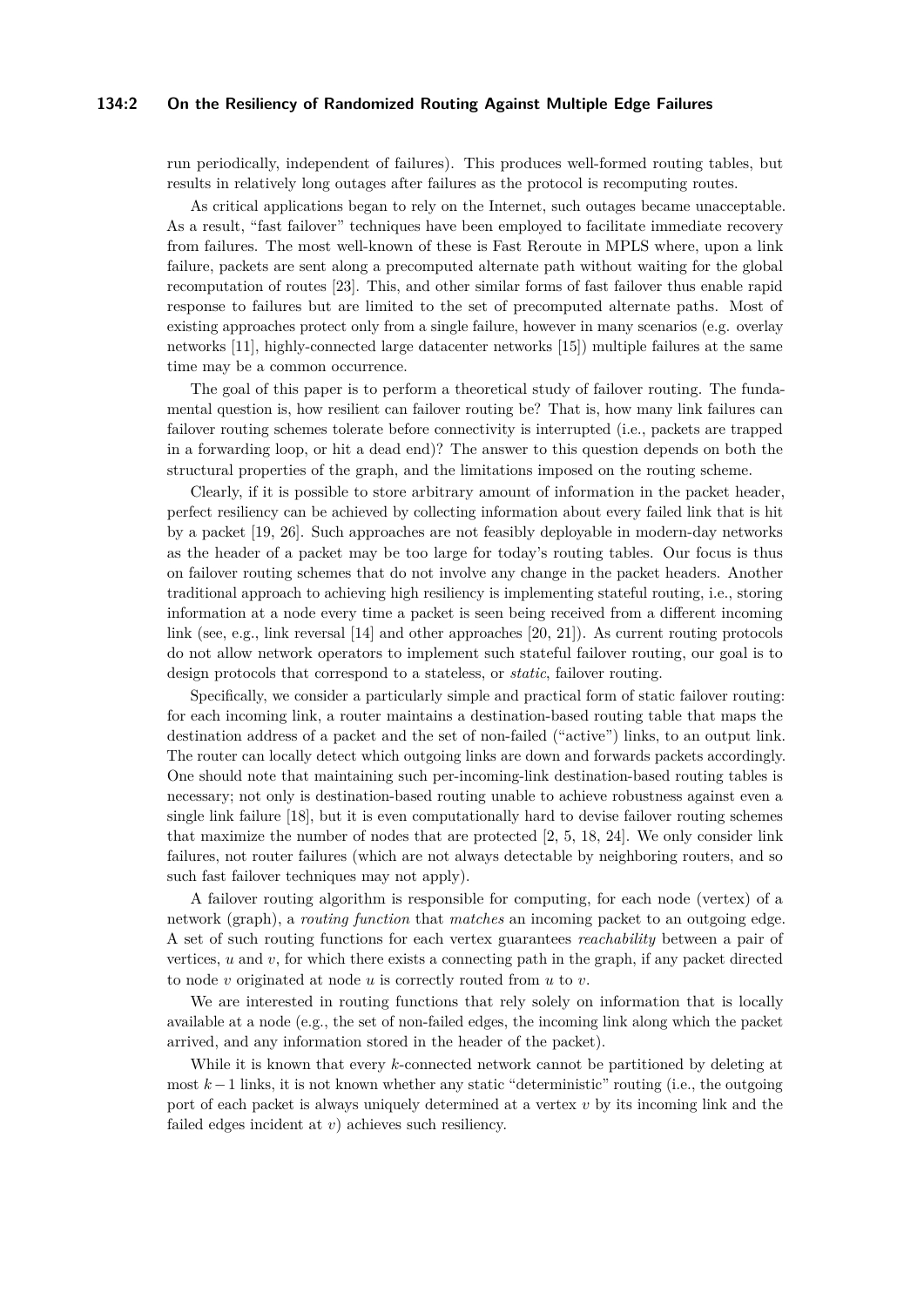#### **Chiesa et al. 134:3**

On the other hand, routing based on random walks, i.e., choosing the outgoing link at random, achieves the best possible resilience as they will eventually deliver a packet to the destination as long as the network is connected. But, it comes with a huge cost. Namely, a random walk might traverse the whole network even when there is no single failed link. In fact, the expected delivery time of a packet would be as large as  $\Theta(|V|^3)$  in some network topologies [\[6\]](#page-13-9). Furthermore, a random walk almost never reaches the destination following the shortest path. So, although extremely robust, when it comes to the time needed to deliver a packet to the destination, the behaviour of random walks is undesirable.

# **1.1 Our Results**

In this paper, we show how randomness can be used to achieve *k* − 1 resilient routing in *k*-connected networks while significantly outperforming random walks in terms of number of traversed nodes. Namely, we introduce **Randomized failover routing (RND)** in which outgoing edge is chosen for packets in a probabilistic manner based on the destination label, the incoming edge, and the set of non-failed edges. The randomized protocol that we present provides bound on the expected delivery time that gracefully grows with the number of actual link failures.

Our randomized routing functions provide delivery in case of any *k*−1 link failures for any *k*-connected graph. We achieve that by leveraging the standard decomposition of *k*-connected graphs into  $k$  arc-disjoint spanning arborescences  $\mathcal{T}$  [\[10\]](#page-13-10). We also provide a bound on the expected number of hops that our algorithm performs, which is  $O(Hk)$  for any  $k-1$  failures and  $O(H)$  for  $\alpha k$  failures, where *H* is the length of the longest branch of any arborescence of  $\tau$  and  $\alpha$  < 1 is a constant. Furthermore, our routing functions are deterministic as long as the routing does not encounter any failure. Hence, packets belonging to the same logical connection are routed along the same path, minimizing reordering complexity at the receiver side.

Motivated by the fact that one can protect against  $k-1$  failures in *k*-connected graphs using randomness, we make the following general conjecture, whose proof eludes us despite much effort.

**Conjecture:** For any *k*-connected graph, one can find deterministic failover routing functions that are robust to any  $k-1$  failures.

# **1.2 Organization**

The rest of the paper is organized as follows. Section [2](#page-2-0) provides background on existing works. In Section [3,](#page-3-0) we introduce our routing model and formally state the STATIC-ROUTING-Resiliency problem. The summary of our routing techniques that are leveraged throughout the whole paper are presented in Section [4.](#page-4-0) In Section [5,](#page-5-0) we focus on studying the relation between arborescences our input graph decomposes into and failed links. Section [6](#page-7-0) builds on Section [5](#page-5-0) and is devoted to designing an algorithm that, for any *k*-connected graph, computes randomized routing functions that are robust to *k* − 1 edge failures and have bounded expected delivery time.

# <span id="page-2-0"></span>**2 Related Work**

Past work [\[1,](#page-12-0) [29\]](#page-14-5) (1) designed such routing functions with guaranteed robustness against *only* a single link/node failure [\[12,](#page-13-11) [13,](#page-13-12) [22,](#page-14-6) [28,](#page-14-7) [30,](#page-14-8) [32\]](#page-14-9), (2) achieved robustness against  $\lfloor \frac{k}{2} - 1 \rfloor$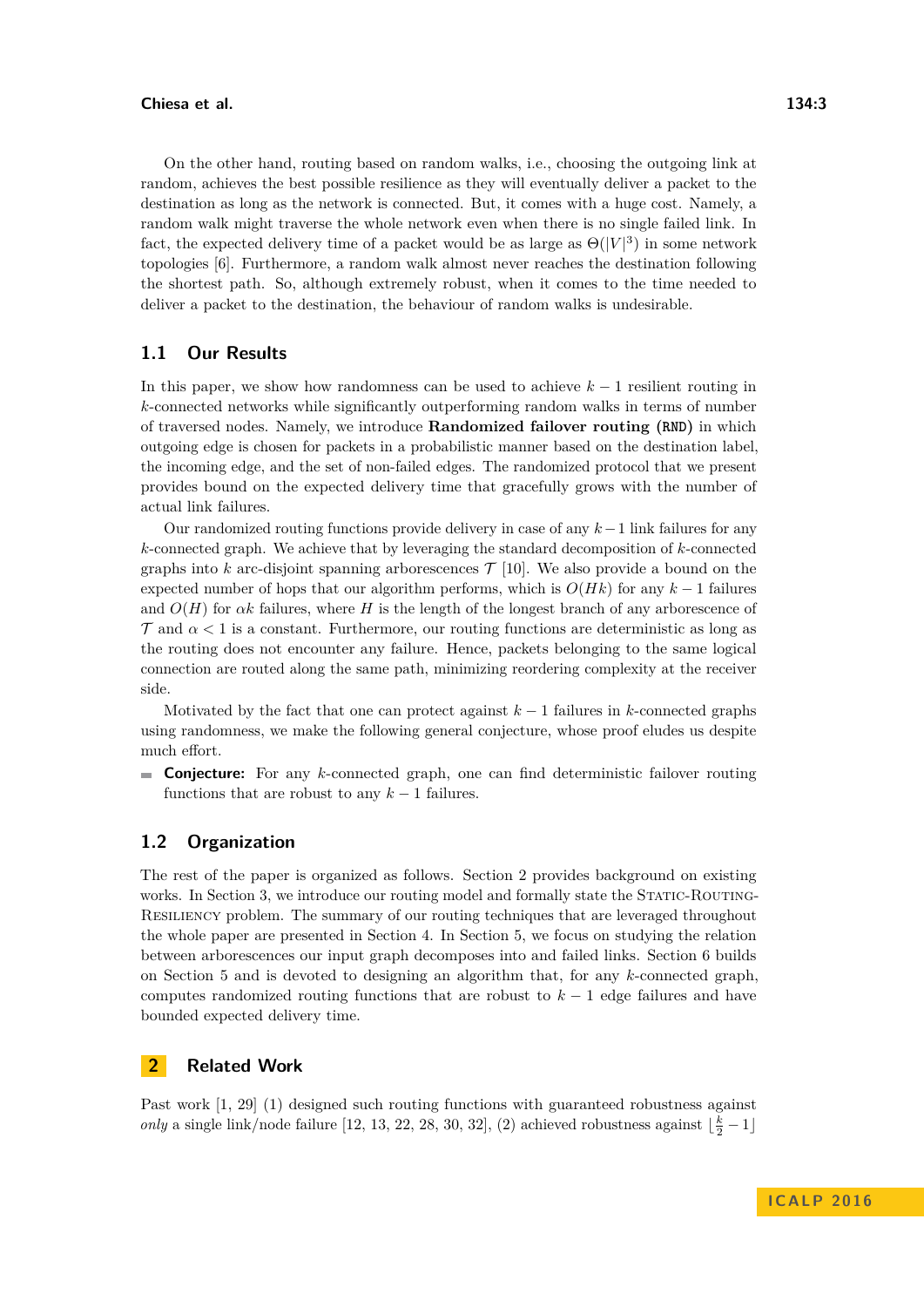#### **134:4 On the Resiliency of Randomized Routing Against Multiple Edge Failures**

edge failures for *k*-connected graphs [\[11\]](#page-13-1), and (3) proved that it is impossible to be robust against any set of edge failures that does not partition the network [\[13\]](#page-13-12).

Thanks to its flexibility and oblivious behavior, another line of study was motivated by randomization. Namely, some of the previous work developed randomized routing schemes, usually to directly or indirectly achieve low congestion and/or balance the network load. In particular, Busch et al. [\[7\]](#page-13-13) use randomization to adjust packet priorities, which in turn allows them to control deflection of packets.

Valiant [\[27\]](#page-14-10) proposed a randomized routing algorithm with the goal to balance the load of the underlying network. Since then, that scheme is called *Valiant Load-Balancing* (VLB), whose one of the main ingredients is randomization. VLB was extensively used in designing networks. Zhang-Shen et al. [\[31\]](#page-14-11) employed VLB to design fault-tolerant networks with guaranteed no congestion under few router or link failures. Greenberg et al. [\[16\]](#page-13-14) adopt VLB to reduce volatility of traffic and failure pattern of their data centers. In [\[25\]](#page-14-12), Shepherd et al. extend VLB in order to build cost-effective networks robust to changes in demand patterns.

Beraldi [\[3\]](#page-13-15) presents a search protocol for mobile networks that is based on modified random walks, i.e. based on biased random walks with look-ahead. Motivated by the success of ant-colonies in their search for food, Günes et al.[\[17\]](#page-13-16) studied ant algorithms, which in their heart rely on randomization, as an approach to designing on-demand ad-hoc routing algorithms.

Chiesa et al. [\[8\]](#page-13-17) studied resilience under link failures in *k*-connected networks. They devise static routing schemes that are resilient under  $k-1$  failures in the following regimes: (1) if the routers are allowed to use three bits in the packet header for read/write operation, or (2) if the network supports broadcasting. A building block of those schemes is the result that every *k*-connected graph contains *k* arc-disjoint arborescences rooted at the same vertex [\[10\]](#page-13-10).

# <span id="page-3-0"></span>**3 Model**

We represent our network as an undirected multigraph  $G = (V(G), E(G))$ , where each router in the network is modeled by a vertex in  $V(G)$  and each link between two routers is modeled by an undirected edge in the multiset  $E(G)$ . When it is clear from the context, we simply write V and E instead of  $V(G)$  and  $E(G)$ . We denote an (undirected) edge between x and y by {*x, y*}. A graph is *k-edge-connected* if there exist *k* edge-disjoint paths between any pair of vertices of *G*.

Each vertex *v* routes packets according to a *routing function* that matches an incoming packet to a sequence of forwarding actions. Packet *matching* is performed according to the set of active (non-failed) edges incident at *v*, the incoming edge, and any information stored in the packet header (e.g., destination label, extra bits), which all are *locally* available at a vertex.

Since our focus is on per-destination routing functions, we assume that there exists a unique destination  $d \in V$  to which every other vertex wishes to send packets and, therefore, that the destination label is not included in the header of a packet. Forwarding *actions* consist of routing packets through an outgoing edge, rewriting some bits in the packet header, and creating duplicates of a packet.

In this paper we consider *randomized* routing functions, in which a vertex forwards a packet through an outgoing edge with a probability based only on the incoming port and the set of active outgoing edges. We present the formal definitions of the randomized routing model in Section [6.](#page-7-0)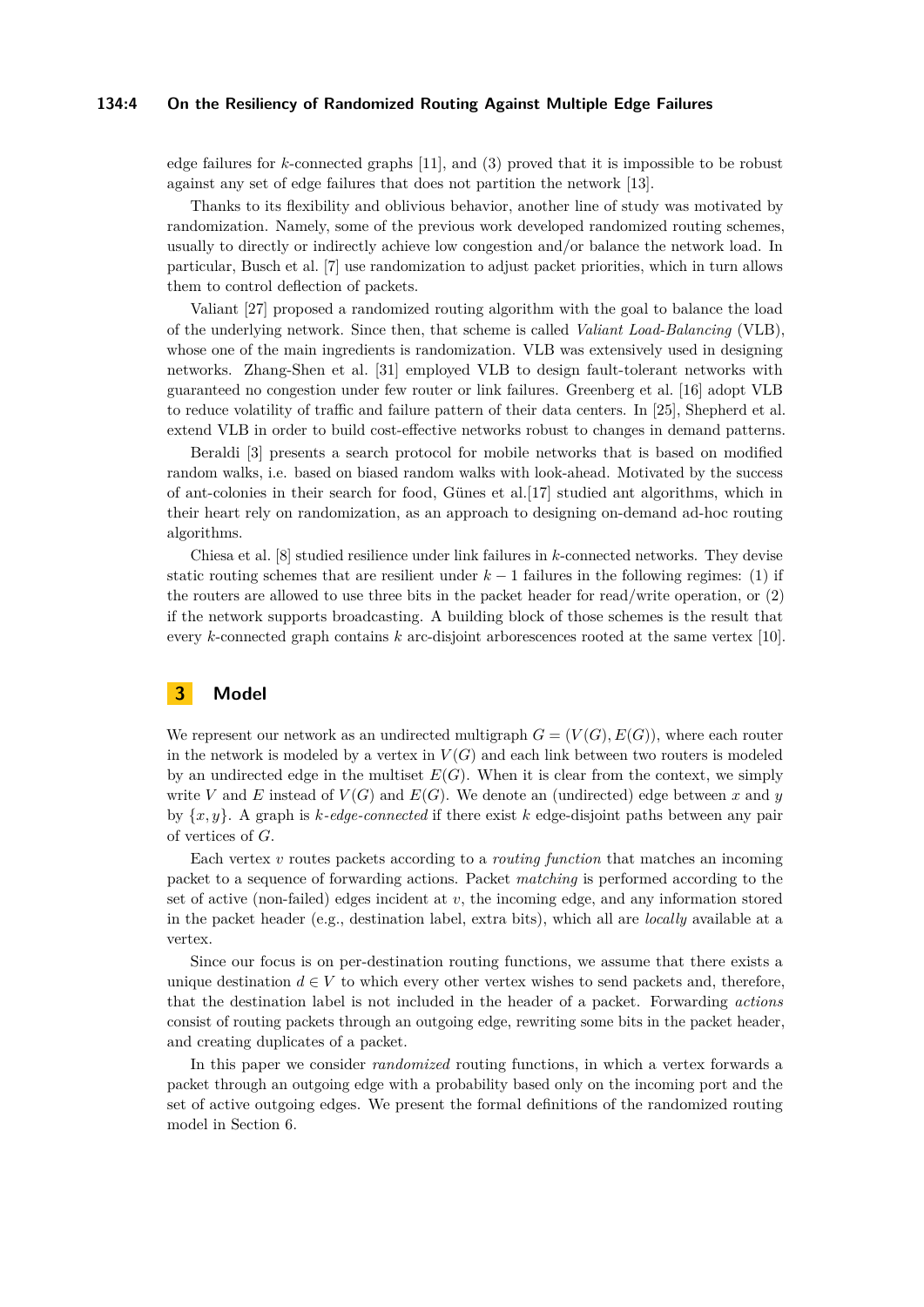<span id="page-4-1"></span>

**Figure 1** A 3-connected graph with 3 arc-disjoint arborescences colored red, blue, and green.



**The Static-Routing-Resiliency (Srr) problem.** Given a graph *G*, a routing function *f* is *k*-resilient if, for each vertex  $v \in V$ , a packet originated at *v* and routed according to *f* reaches its destination *d* as long as at most *k* edges fail and there still exists a path between *v* and *d*. The input of the SRR problem is a graph *G*, a destination  $d \in V(G)$ , and an integer  $k > 0$ , and the goal is to compute a set of resilient routing functions that is *k*-resilient.

# <span id="page-4-0"></span>**4 General Routing Techniques and Randomized Algorithm**

**Definition and notation.** We denote a directed arc from *x* to *y* by  $(x, y)$  and by  $\overrightarrow{G}$  the directed copy of *G*, i.e. a directed graph such that  $V(\vec{G}) = V$  and  $\{x, y\} \in E$  if and only if  $(x, y), (y, x) \in E(\vec{G}).$ 

A subgraph *T* of  $\vec{G}$  is an *r-rooted arborescence* of  $\vec{G}$  if (i)  $r \in V$ , (ii)  $V(T) \subseteq V$ , (iii) *r* is the only vertex without outgoing arcs and (iv), for each  $v \in V(T) \setminus \{r\}$ , there exists a single directed path from *v* to *r* that only traverses vertices in  $V(T)$ . If  $V(T) = V$ , we say that *T* is a *r*-rooted *spanning* arborescence of  $\vec{G}$ . When it is clear from the context, we use the word "arborescence" to refer to a *d*-rooted spanning arborescence, where *d* is the destination vertex. We say that two arborescences  $T_1$  and  $T_2$  are *arc-disjoint* if  $(x, y) \in E(T_1) \implies (x, y) \notin E(T_2)$ . A set of *l* arborescences  $\{T_1, \ldots, T_l\}$  is arc-disjoint if the arborescences are pairwise arc-disjoint. We say that two arc-disjoint arborescences  $T_1$  and *T*<sub>2</sub> do not *share* an edge  $\{x, y\} \in E$  if  $(x, y) \in E(T_1) \implies (y, x) \notin E(T_2)$ .

For example, consider Fig. [1,](#page-4-1) in which each pair of nodes is connected by an edge (ignore the red crosses) and three arc-disjoint (*d*-rooted spanning) arborescences Red*,* Green, and Blue are depicted by colored arrows.

**Arborescence-based routing.** Throughout the paper, unless specified otherwise, we let  $\mathcal{T} = \{T_1, \ldots, T_k\}$  denote a set of *k d*-rooted arc-disjoint spanning arborescences of  $\vec{G}$ . All our routing techniques are based on a decomposition of  $\vec{G}$  into  $\vec{T}$ . The existence of *k* arc-disjoint arborescences in any *k*-connected graph was proven in [\[10\]](#page-13-10), while fast algorithms to compute such arborescences can be found in [\[4\]](#page-13-18). We say that a packet is routed in *canonical* mode along an arborescence *T* if a packet is routed through the unique directed path of *T* towards the destination. If the packet hits a failed edge at vertex  $v$  along  $T$ , it is processed by  $v$  (e.g., duplication, header-rewriting) according to the capabilities of a specific routing function and it is rerouted along a different arborescence. We call such routing technique *arborescence-based* routing. One crucial decision that must be taken is the next arborescence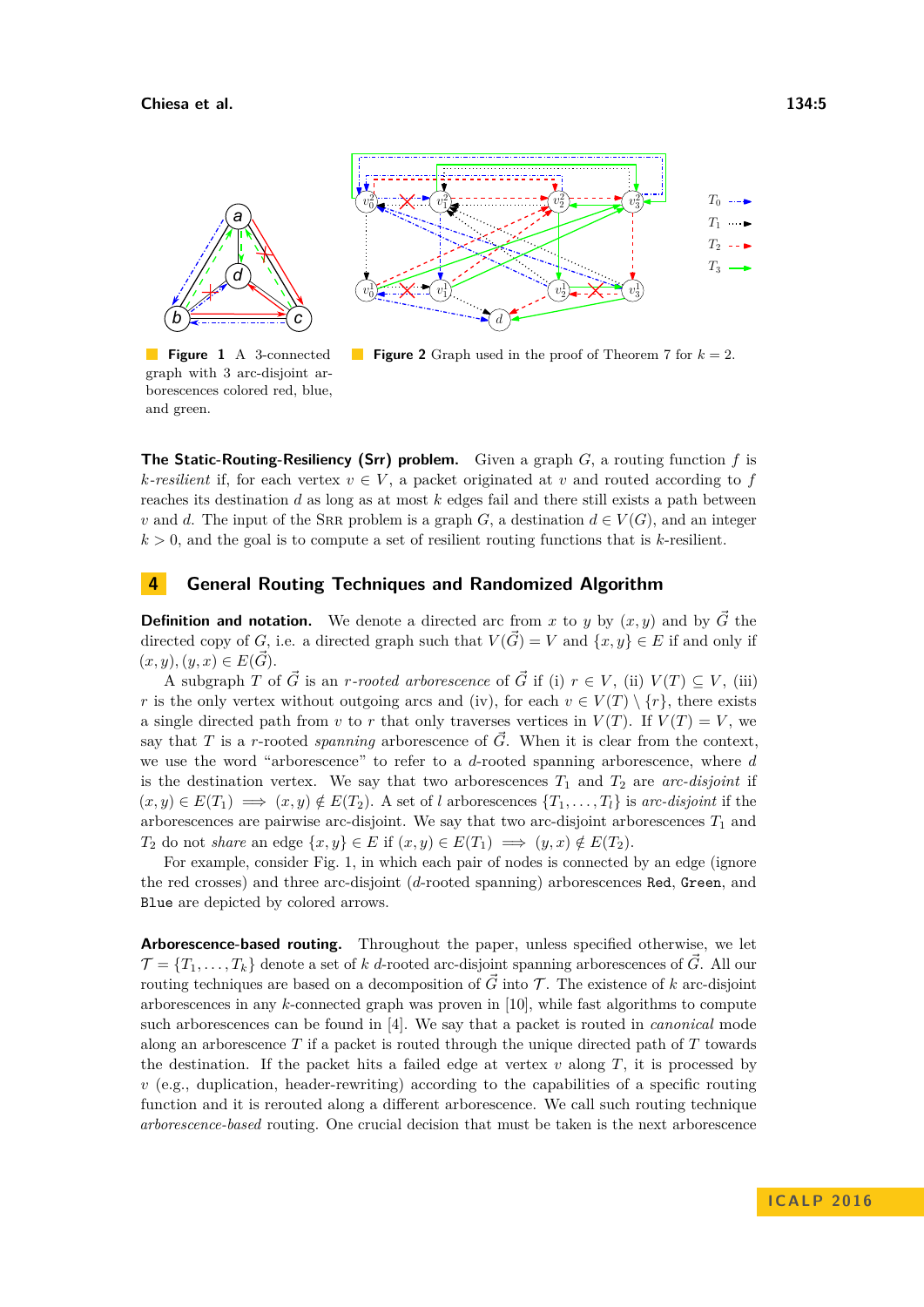#### **134:6 On the Resiliency of Randomized Routing Against Multiple Edge Failures**

to be used after a packet hits a failed edge. In this paper, we propose two natural choices that represent the building blocks of all our routing functions. When a packet is routed along  $T_i$  and it hits a failed arc  $(v, u)$ , we consider the following two possible actions:

- **Reroute along some available arborescence**, e.g., reroute along  $T'$ , where  $T'$  is chosen randomly from distribution that we define in the sequel. Observe that, if the outgoing arc belonging to  $T'$  failed, we randomly pick another arborescence  $T''$ , and so on.
- **Bounce on the reversed arborescence**, i.e., we reroute along the arborescence  $T_{next}$  that m. contains arc (*u, v*).

To grasp how bouncing enters in our picture for obtaining *k* − 1 resiliency, consider the following case. Assume that in the network there are *k/*2 failed links, such that every single out of *k* arborescences contains one of the links. (As a reminder, arborescences that we construct might share links, but not arcs.) So, this example might suggest that there are scenarios in which already *k/*2 failed links make all the arborescences not very useful, and that no algorithm can cope with that. But, there is a twist. Let  $k = 2$ , and  $T_i$  and  $T_j$  be the two arborescences and let them share the same failed edge *a*. Furthermore, let *a* be the only failed edge  $T_i$  and  $T_j$  contain. If a packet hits *a* while routed along  $T_i$  or  $T_j$ , then after bouncing on *a* the packet will reach *d* without any further interruption! So, we have just found a way to resolve a case in which every arborescence contains one failed link, and that is not an isolated scenario, as we discuss in the sequel.

From a different point of view, bouncing is a way of recycling arborescences that contain one failed link. This observation is crucial to obtain an efficient and a simple randomized (*k* − 1)-resilient routing scheme, which we are now ready to present. The algorithm is parametrized by *q* that we define later.

| Algorithm 1 Definition of RAND-BOUNCING-ALGO.                  |  |
|----------------------------------------------------------------|--|
| RAND-BOUNCING-ALGO: Given $\mathcal{T} = \{T_1, \ldots, T_k\}$ |  |

**1.**  $T :=$  an arborescence from  $\mathcal{T}$  sampled uniformly at random (u.a.r.)

- **2.** While *d* is not reached
	- **a.** Route along *T* (canonical mode)
	- **b.** If a failed edge is hit then
		- **i.** With probability *q*, replace *T* by an arborescence from  $\mathcal T$  sampled u.a.r.
		- **ii.** Otherwise, bounce the failed edge and update *T* correspondingly

In the following sections, we first study the connection between arborescences of  $\mathcal T$  and failed links, and show how a part of their intricate interaction can be represented in a simple and an elegant way via, so-called, *meta-graph*. Afterwards, we show the RAND-BOUNCING-ALGO is  $(k-1)$ -resilient and we analyze its efficiency.

## <span id="page-5-0"></span>**5 Meta-graph, Good Arcs, and Good Arborescences**

The goal of this section is to provide an understanding of the structural relation between the arborescences of  $\mathcal T$  when the underlying *k*-connected network has at most  $k-1$  failed edges. The perspective that we are building here drives the construction of our randomized algorithm.

We start by introducing the notion of a *meta-graph*. To that end, we fix an arbitrary set of failed edges *F*. Throughout the section, we assume  $|F| < k$ , and define  $f := |F|$ . Then, we define a meta-graph  $H_F = (V_F, E_F)$  as follows: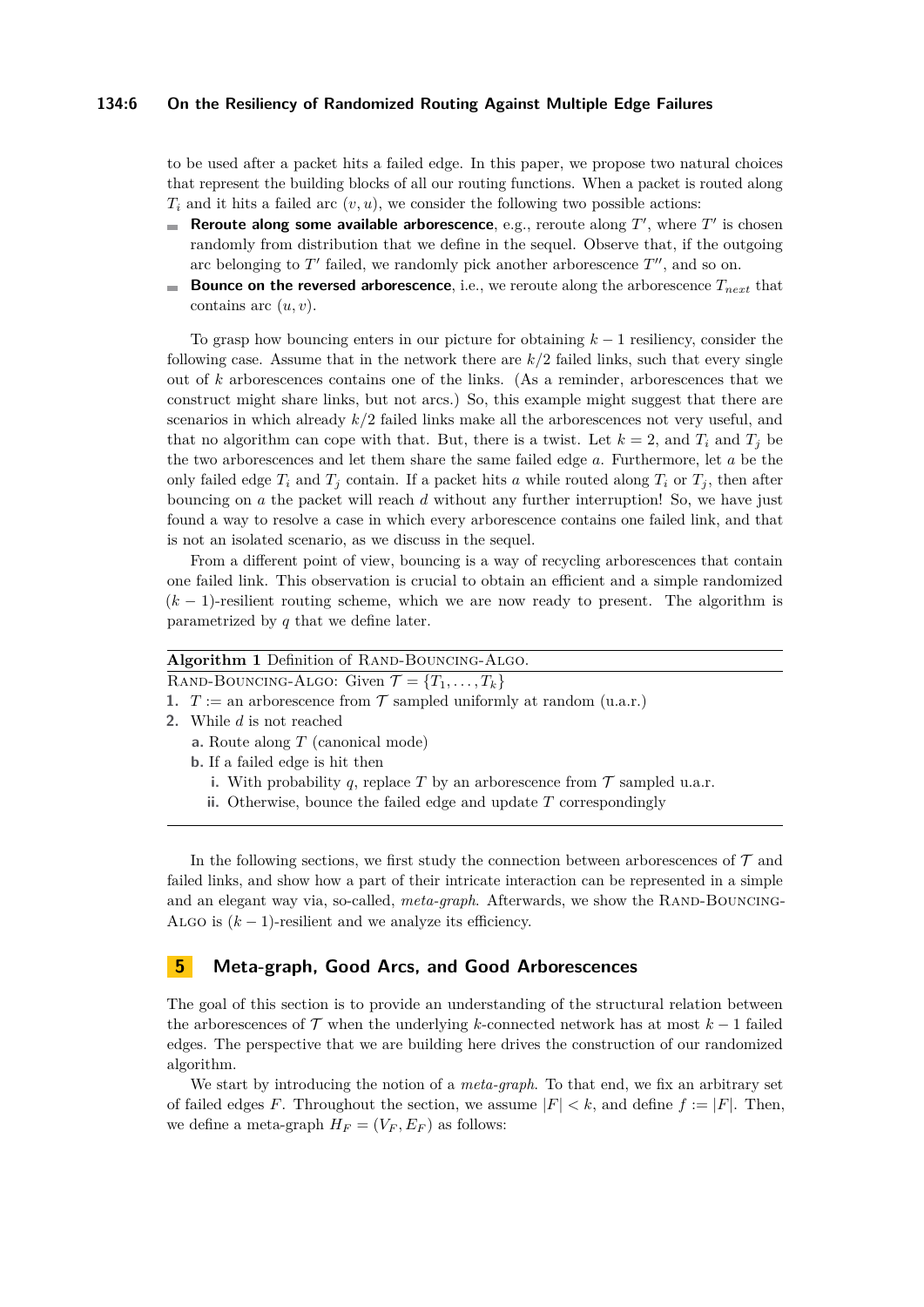#### **Chiesa et al. 134:7**

- $V_F = \{1, \ldots, k\}$ , where vertex *i* is a representative of arborescence  $T_i$ .
- For each failed edge  $e \in E$  belonging to at least one arborescences of  $\mathcal T$  we define the corresponding edge  $e_F$  in  $H_F$  in the following way:
	- *e*  $e_F := \{i, j\}$ , if *e* belongs to two different arborescences  $T_i$  and  $T_j$ ;
	- $e_F := \{i, i\}$ , i.e.  $e_F$  is a self-loop, if *e* belongs to a single arborescence  $T_i$  only.

Note that in our construction  $H_F$  might contain parallel edges. Intuitively, the meta-graph represents a relation between arborescences of  $\mathcal T$  for a fixed set of failed edges. We provide the following lemma as the first step towards understanding the structure of  $H_F$ .

<span id="page-6-3"></span>**► Lemma 1.** *The set of connected components of*  $H_F$  *contains at least*  $k - f$  *trees.* 

**Proof.** We give a proof by contradiction. To that end, assume that the set of connected components of  $H_F$ , denoted by C, contains at most  $k - f - 1$  trees. Now, if  $C \in \mathcal{C}$  is a tree, we have  $|E(C)| = |V(C)| - 1$ , and  $|E(C)| \geq |V(C)|$  otherwise. We also have

<span id="page-6-0"></span>
$$
\sum_{C \in \mathcal{C}} |E(C)| = \sum_{C \in \mathcal{C} \text{ is not a tree}} |E(C)| + \sum_{C \in \mathcal{C} \text{ is a tree}} |E(C)|
$$
\n
$$
\geq \sum_{C \in \mathcal{C} \text{ is not a tree}} |V(C)| + \sum_{C \in \mathcal{C} \text{ is a tree}} (|V(C)| - 1).
$$
\n(1)

Next, following our assumption that C contains at most  $k - f - 1$  trees, from [\(1\)](#page-6-0) we obtain

$$
\sum_{C \in \mathcal{C}} |E(C)| \ge \sum_{C \in \mathcal{C}} |V(C)| - (k - f - 1). \tag{2}
$$

Furthermore, as by the construction we have  $\sum_{C \in \mathcal{C}} |V(C)| = |V_F| = k$ , [\(2\)](#page-6-1) implies

$$
\sum_{C \in \mathcal{C}} |E(C)| \ge |V_F| - (k - f - 1) = f + 1.
$$
\n(3)

On the other hand, from the construction of  $H_F$  we have

$$
\sum_{C \in \mathcal{C}} |E(C)| = f,
$$

which leads to a contradiction with  $(3)$ .

<span id="page-6-2"></span><span id="page-6-1"></span>

Lemma [1](#page-6-3) implies that the fewer failed edges there are, the larger fraction of connected components of the meta-graph  $H_F$  are trees. Note that an isolated vertex is a tree as well.

In the sequel, we show that each tree-component of  $H_F$  contains at least one vertex corresponding to an arborescence from which any bounce on a failed edge leads to the destination *d* without hitting any new failed edge. To that end, we introduce the notion of good arcs and good arborescences. We say that an arc (*u, v*) is a *good arc* of an arborescence *T* if on the (unique) *v*-*d* path in *T* there is no failed edge. Let  $a = (i, j)$ , for  $i \neq j$ , be an arc of  $\vec{H_F}$ ,  $\{u, v\}$  be the edge that corresponds to *a*, and w.l.o.g. assume  $(u, v)$  is an arc of  $T_j$ . Then, we say *a* is a *well-bouncing* arc if  $(u, v)$  is a good arc of  $T_j$ . Intuitively, a well-bouncing arc  $(i, j)$  of  $\vec{H_F}$  means that by bouncing from  $T_i$  to  $T_j$  on the failed edge  $\{v, u\}$  the packet will reach  $d$  via routing along  $T_j$  without any further interruption. Finally, we say that an arborescence  $T_i$  is a *good arborescence* if every outgoing arc of vertex  $i \in V_F$  is well-bouncing.

<span id="page-6-4"></span>**If Lemma 2.** Let *T* be a tree-component of  $H_F$  *s.t.*  $|V(T)| > 1$ *. Then,*  $\vec{T}$  *contains at least*  $|V(T)|$  *well-bouncing arcs.*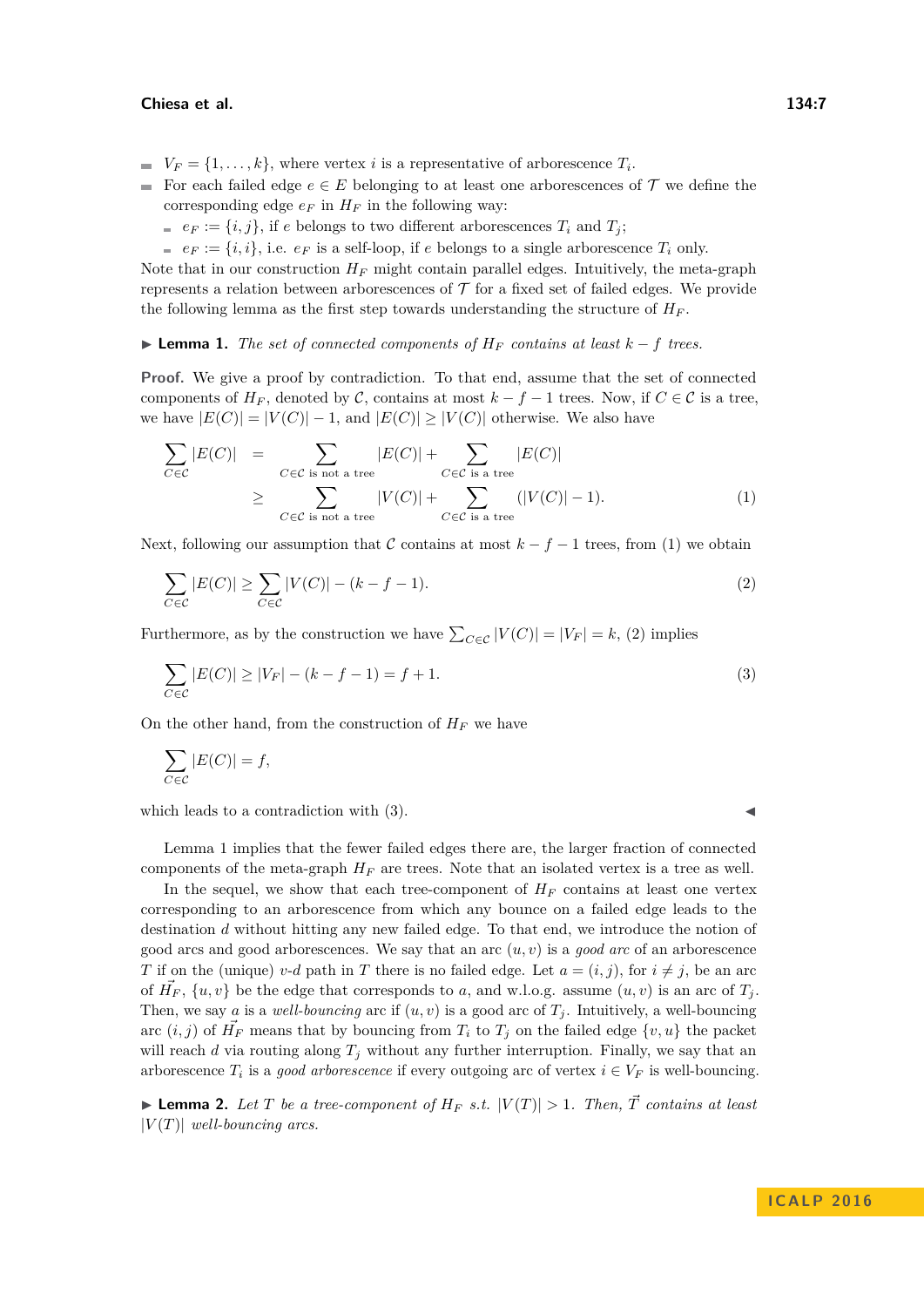#### **134:8 On the Resiliency of Randomized Routing Against Multiple Edge Failures**

**Proof.** Let  $T_i$  be an arborescence of  $\mathcal T$  such that  $i \in V(T)$ . Then, by the construction of  $H_F$ we have that  $T_i$  contains a failed link. Next, a failed link closest to the root of  $T_i$  is a good arc of  $T_i$ . Therefore, for every  $i \in V(T)$ , we have that  $T_i$  contains an arc which is both good and failed. Furthermore, by the construction of  $H_F$  and the definition of well-bouncing arcs, we have that for every good, failed link of  $T_i$  there is the corresponding well-bouncing arc of  $\vec{T}$ . Also, observe that the construction of  $H_F$  implies that a well-bouncing arc corresponds to exactly one good-arc.

Now, putting all the observations together, we have that each  $T_i$ , for every  $i \in V(T)$ , has a good failed link which further corresponds to a well-bouncing arc of  $\vec{T}$ . As all the arborescences are arc-disjoint, and there are  $|V(T)|$  many of them represented by the vertices of *T*, we have that  $\vec{T}$  contains at least  $|V(T)|$  well-bouncing arcs.

Now, building on Lemma [2,](#page-6-4) we prove the following.

<span id="page-7-1"></span>**I Lemma 3.** Let T be a tree-component of  $H_F$ . Then, there is an arborescence  $T_i$  such that  $i \in V(T)$  *and*  $T_i$  *is good.* 

**Proof.** Consider two cases:  $|V(T)| = 1$ , and  $|V(T)| > 1$ . In the case  $|V(T)| = 1$ , *T* is an isolated vertex which implies that it has no outgoing arcs. Therefore, *T* represents a good arborescence.

If  $|V(T)| > 1$ , then from Lemma [2](#page-6-4) we have that  $\overrightarrow{T}$  contains at most  $2(|V(T)|-1)-|V(T)| <$  $|V(T)|$  arcs which are not well-bouncing. This implies that there is at least one vertex in T from which every outgoing arc is well-bouncing.

Let us understand what this implies. Consider an arborescence  $T_i$ , and a routing of a packet along it. In addition, assume that the routing hits a failed edge *e*, such that *e* is shared with some other arborescence  $T_j$ . Now, if *e* corresponds to a well-bouncing arc of  $\vec{H}_F$ , then by bouncing on  $e$  and routing solely along  $T_j$ , the packet will reach  $d$  without any further interruption. Lemma [3](#page-7-1) claims that for each tree-component  $T$  of  $H_F$  there always exists an arborescence  $T_i$ , with  $i \in V(T)$ , which is good, i.e. every failed edge of  $T_i$  corresponds to a well-bouncing arc of  $\vec{H_F}$ .

We can now state the main lemma of this section.

<span id="page-7-2"></span>**► Lemma 4.** If *G* contains at most  $k-1$  failed edges, then  $\mathcal T$  contains at least one good *arborescence.*

**Proof.** We prove that there exists an arborescence  $T_i$  such that if a packet bounces on any failed edge of  $T_i$  it will reach  $d$  without any further interruption. Let  $F$  be the set of failed edges, at most  $k-1$  of them. Then, by Lemma [1](#page-6-3) we have that  $H_F$  contains at least  $k-f \geq 1$ tree-components. Let *T* be one such component.

By Lemma [3,](#page-7-1) we have that there exists at least an arborescence  $T_i$  such that every outgoing arc from *i* is well-bouncing. Therefore, bouncing on any failed arc of  $T_i$  the packet will reach *d* without any further interruption.

## <span id="page-7-0"></span>**6 Randomized Routing via Good Arborescences**

In this section, we show that a set of routing functions for  $G$  obtained by RAND-BOUNCING-ALGO is  $(k-1)$ -resilient. Note that our routing function (RND) maps an incoming edge and the set of active edges incident at *v* to a set of pairs  $(e, q)$ , where *e* is an outgoing edge and *q* is the probability of forwarding a packet through *e*. A packet is forwarded through a unique outgoing edge.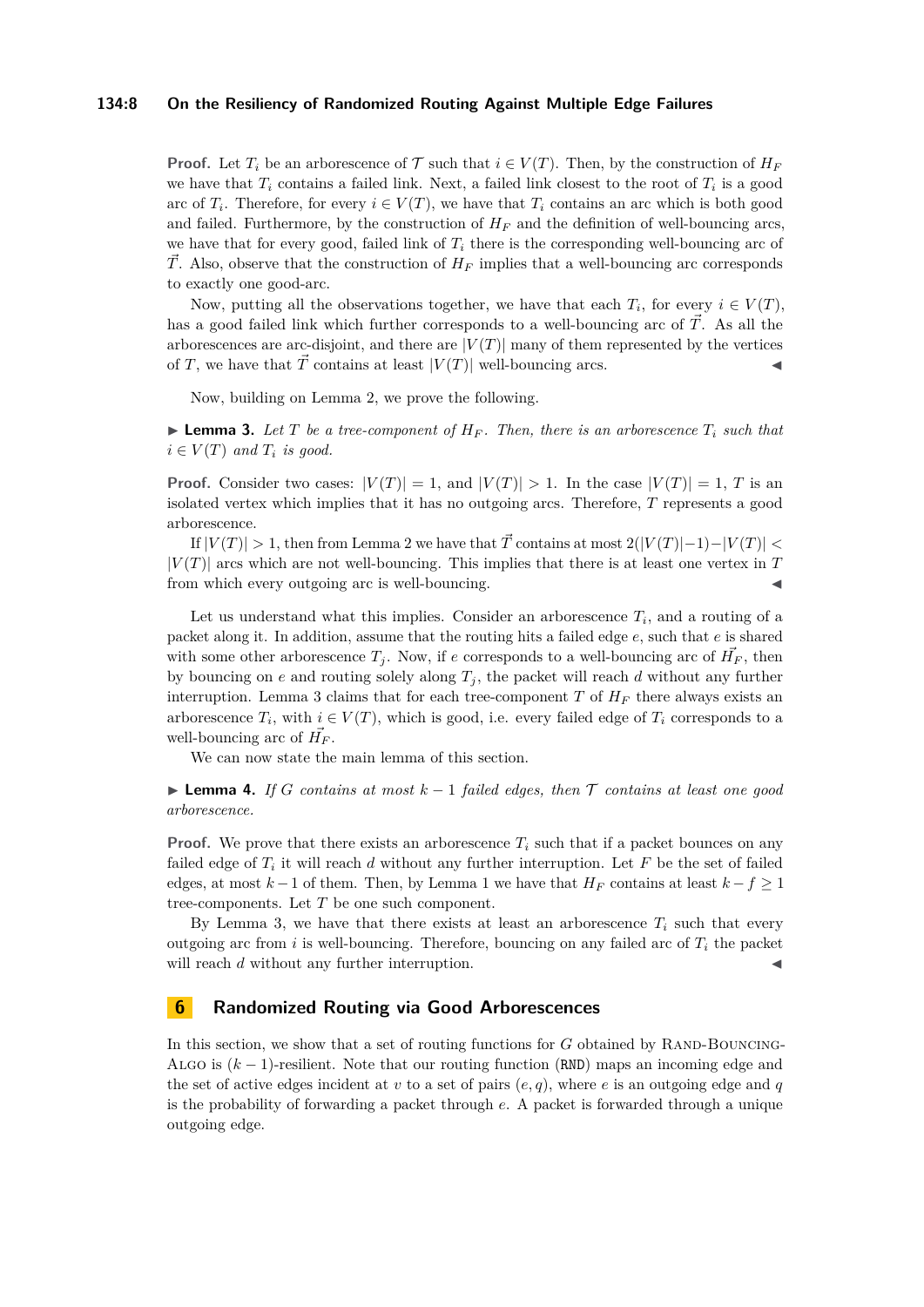The section is structured as follows. As a prelude, we show a simple, yet inefficient, randomized routing algorithm, called RAND-ALGO, that although is  $(k-1)$ -resilient, fails to achieve low expected number of hops in case of  $k-1$  failed edges. We then apply our results from Section [5](#page-5-0) to show that RAND-BOUNCING-ALGO is both  $(k-1)$ -resilient and requires up to an order fewer number of hops, compared to RAND-ALGO, to reach the destination.

## **6.1 A Simple (Inefficient) Randomized Routing**

Consider the following naive randomized algorithm RAND-ALGO for routing along arborescences. A packet is routed along the same arborescence until it either reaches its destination or hits a failed edge. In the latter case, it is rerouted along another arborescences chosen uniformly at random. We show that there exists a *k*-connected graph and a set of failed edges such that the expected number of tree switches that RAND-ALGO makes is  $\Omega(k^2)$ . This further implies that the expected number of hops is  $\Omega(Hk^2)$  in the worst case, where *H* is the length of a longest path in any arborescence and assuming that longest path in all the arborescences are up to a constant factor the same.

To prove the promised bound, we start by defining a 2k edge connected graph  $G = (V, E)$ and its set of 2*k* arc disjoint spanning trees  $T_0, \ldots, T_{2k-1}$  as follows.

- Set *V* consists of a destination vertex *d* and 4*k* additional vertices arranged into two  $\blacksquare$ equal-sized layers  $L_1 = \{v_0^1, \ldots, v_{2k-1}^1\}$  and  $L_2 = \{v_0^2, \ldots, v_{2k-1}^2\}$ .
- Set *E* is defined by the following four subgraphs: (1)  $L_2$  is a clique of size 2*k*; (2)  $(L_1, L_2)$ is a complete bipartite graph; (3) for each  $k = 0, \ldots, k - 1$ , there is an edge  $(v_{2i}^1, v_{2i+1}^1)$

and (4) vertex *d* is connected to each vertex of *L*1. There is no other edge included in *G*. Next, we construct [2](#page-4-1)*k* arc-disjoint spanning trees  $T_0, \ldots, T_{2k-1}$  (see Fig. 2 for an example with  $k = 2$ ). We use  $[t]_0$  to denote set  $\{0, 1, 2, \ldots, t - 1\}$ .

- For each  $i \in [k]_0$ , add the following arcs:
	- $(v_{2i+1}^2, v_{2i}^2), (v_{2i}^2, v_{2i}^1), (v_{2i}^1, v_{2i+1}^1),$  and  $(v_{2i+1}^1, d)$  into  $T_{2i+1}$ ;
	- arcs  $(v_{2i}^2, v_{2i+1}^2), (v_{2i+1}^2, v_{2i+1}^1), (v_{2i+1}^1, v_{2i}^1),$  and  $(v_{2i}^1, d)$  into  $T_{2i}$ .
- For each  $i \in [k]_0$ , and for each  $j \in [2k]_0 \setminus \{2i, 2i + 1\}$ , add the following arcs:
	- $(v_j^2, v_{2i}^2)$ , and  $(v_j^1, v_{2i}^2)$  into  $T_{2i}$ ;
	- $(v_j^2, v_{2i+1}^2)$ , and  $(v_j^1, v_{2i+1}^2)$  into  $T_{2i+1}$ .

Finally, consider a scenario in which edges  $(v_0^2, v_1^2), (v_2^2, v_3^2), \ldots, (v_{2k-4}^2, v_{2k-3}^2)$  and  $(v_0^1, v_1^1)$ ,  $(v_2^1, v_3^1), \ldots, (v_{2k-4}^1, v_{2k-3}^1), (v_{2k-2}^1, v_{2k-1}^1)$  failed.

We say that a packet is routed *downwards* (*upwards*) if it is routed from a vertex in  $L_2(L_1)$  to a vertex in  $L_1(L_2)$ . Let  $E_d$  be the expected number, minimized over all the vertices, of tree switches of a packet that is routed downwards,  $E<sub>u</sub>$  be the expected number of tree switches of a packet that is routed along  $T_i$  and is currently located at  $v_i^2$ , for some  $i \in [2k-2]_0$ , and  $E_2$  be the expected number of tree switches of a packet that is originated by a vertex in *L*2. Then, we can show.

<span id="page-8-0"></span>► **Lemma 5.** *It holds*  $E_u \geq \frac{3}{2k-1}E_d + \frac{2k-4}{2k-1}E_u + 1$ .

**Proof.** Let *p* be routed along  $T_h$  and located at  $v_h^2$ , for some  $h \in [2k-2]_0$ . W.l.o.g, let  $h = 0$ . By the construction of  $T_0$ , from  $v_0^1$  packet  $p$  should be forwarded to  $v_1^2$  but  $(v_0^2, v_1^2)$  has failed. So, from  $v_0^2$ , *p* is forwarded downwards along  $T_1$ ,  $T_{2k-2}$  or  $T_{2k-1}$  with probability  $\frac{3}{2k-1}$  and routed along any other tree  $T_j$  to a vertex  $v_j^2$  in  $L_2$  with probability at least  $\frac{2k-4}{2k-1}$ . Hence, the lemma follows.

**Example 1** Lemma 6. We have  $E_d \in \Omega(k^2)$ .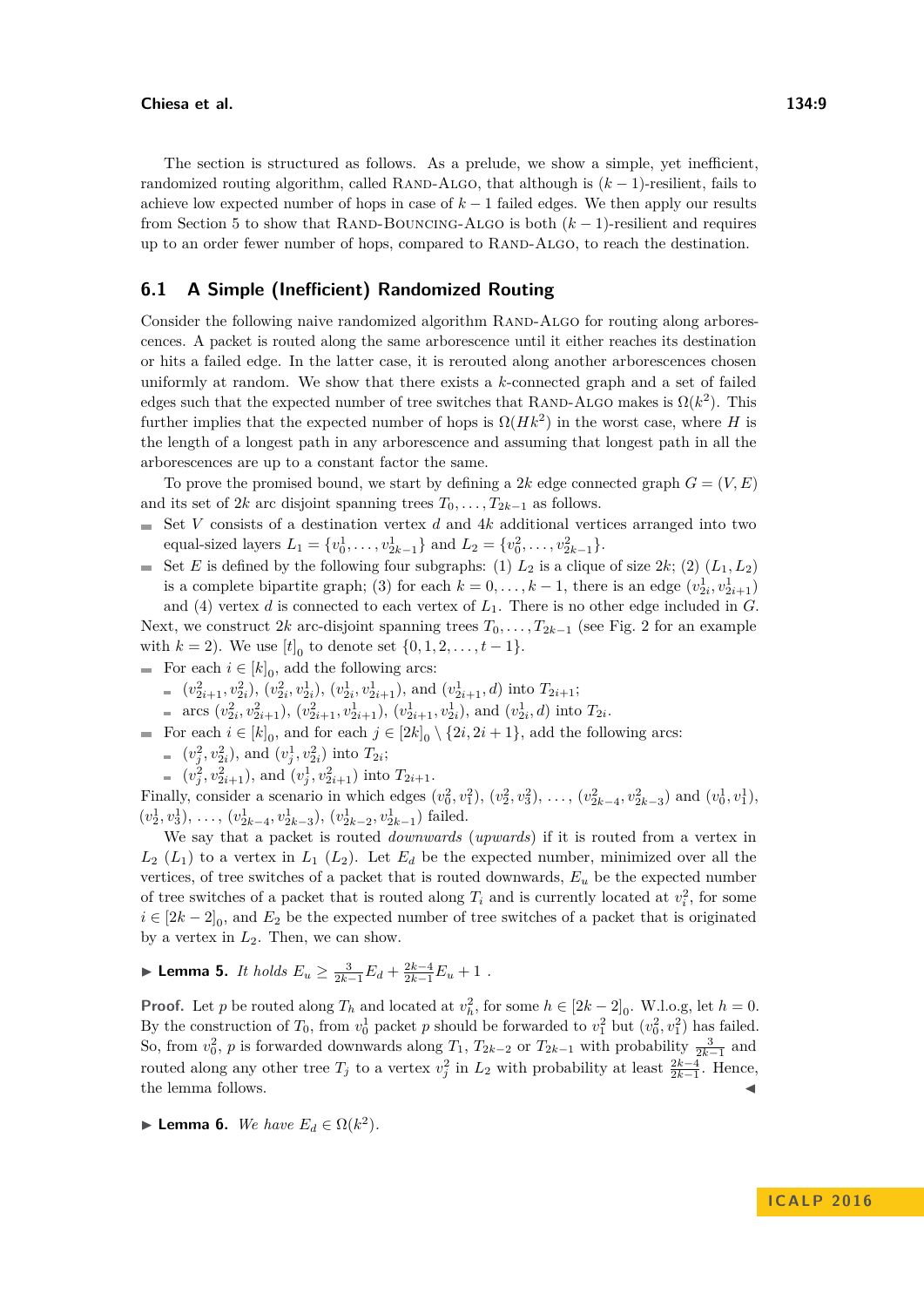#### **134:10 On the Resiliency of Randomized Routing Against Multiple Edge Failures**

**Proof.** By the construction, a packet routed downwards traverses arc  $(v_i^2, v_i^1)$  of  $T_i$ . W.l.o.g, let *p* be routed along  $(v_{2i}^2, v_{2i}^1)$  of  $T_{2i}$ . As  $(v_{2i}^1, v_{2i+1}^1)$ , which belongs to  $T_{2i}$ , has failed, *p* is rerouted along  $T_j$  for some  $j \in [2k]_0 \setminus \{2i\}$ . Among them, only  $T_{2i+1}$  has a path from  $v_{2i}^1$  to d that does not contain any failed link.  $T_{2i+1}$  is chosen with probability  $\frac{1}{2k-1}$ .

If any other tree  $T_j$  is chosen except  $T_{2k-2}$  and  $T_{2k-1}$ , which happens with probability  $\frac{2k-4}{2k-1}$ , then *p* is rerouted through  $T_j$  from  $v_{2i}^1$  to a vertex  $v_j^2$  in  $L_2$ , and hence

$$
E_d \ge \frac{2k - 4}{2k - 1} E_u + 1. \tag{4}
$$

Putting together with [\(4\)](#page-9-1) and Lemma [5](#page-8-0) we obtain  $E_d \in \Omega(k^2)$ 

<span id="page-9-1"></span> $\blacksquare$ ).

We finally observe that any packet originated at a vertex of  $L_2$  is routed downwards at least once before reaching the destination vertex, i.e.,  $E_2 \ge E_d = \Omega(k^2)$ , which proves the following theorem.

<span id="page-9-0"></span> $\triangleright$  **Theorem 7.** For any  $k > 0$ , there exists a 2*k* edge-connected graph, a set of 2*k* arc-disjoint *spanning trees, and a set of* 2*k* − 1 *failed edges, such that the expected number of tree switches with* RAND-ALGO *is*  $\Omega(k^2)$ .<sup>[1](#page-9-2)</sup>

## **6.2 Correctness of Randomized-Bouncing Routing**

In this section we prove that RAND-BOUNCING-ALGO eventually delivers a packet to *d*, i.e. it avoids loops, and in the next section we analyze its efficiency.

Assume that we, magically, know whether the arborescence we are routing along is a good one or not. Then, on a failed edge we could bounce if the arborescence is good, or switch to the next arborescence otherwise. And, we would not even need any randomness. However, we do not really know whether an arborescence is good or not since we do not know which edges will fail. To alleviate this lack of information we use a random guess. So, each time we hit a failed edge we take a guess that the arborescence is good, where the parameter *q* estimates this likelihood. Notice that RAND-BOUNCING-ALGO implements exactly this approach. As an example, consider Fig. [1.](#page-4-1) If a packet originated at *a* is first routed through Red and the corresponding outgoing edge  $\{a, c\}$  is failed, then the packet is forwarded with probability *q* to Blue or Green chosen u.a.r., and with probability  $1 - q$  it is bounced to Green, which shares the outgoing failed edge  $\{a, c\}$  with Red. By the following lemma we show that this approach leads to  $(k-1)$ -resilient routing.

<span id="page-9-3"></span>**► Lemma 8.** RAND-BOUNCING-ALGO *produces a set of*  $(k-1)$ *-resilient routing functions.* 

**Proof.** By Lemma [4](#page-7-2) we have that there exists at least one arborescence  $T_i$  of  $T$  such that bouncing on any failed edge of *T<sup>i</sup>* the packet will reach *d* without any further interruption. Now, as on a failed edge algorithm RAND-BOUNCING-ALGO will switch to  $T_i$  with positive probability, and on a failed edge of *T<sup>i</sup>* the algorithm will bounce with positive probability, we have that the algorithm will eventually reach  $d$ .

<span id="page-9-2"></span> $<sup>1</sup>$  In the extended version of this paper [\[9\]](#page-13-0), we show a more involved example for which RAND-ALGO</sup> makes  $\Omega(|V|k^2)$  hops, in expectation, to deliver a packet to *d*.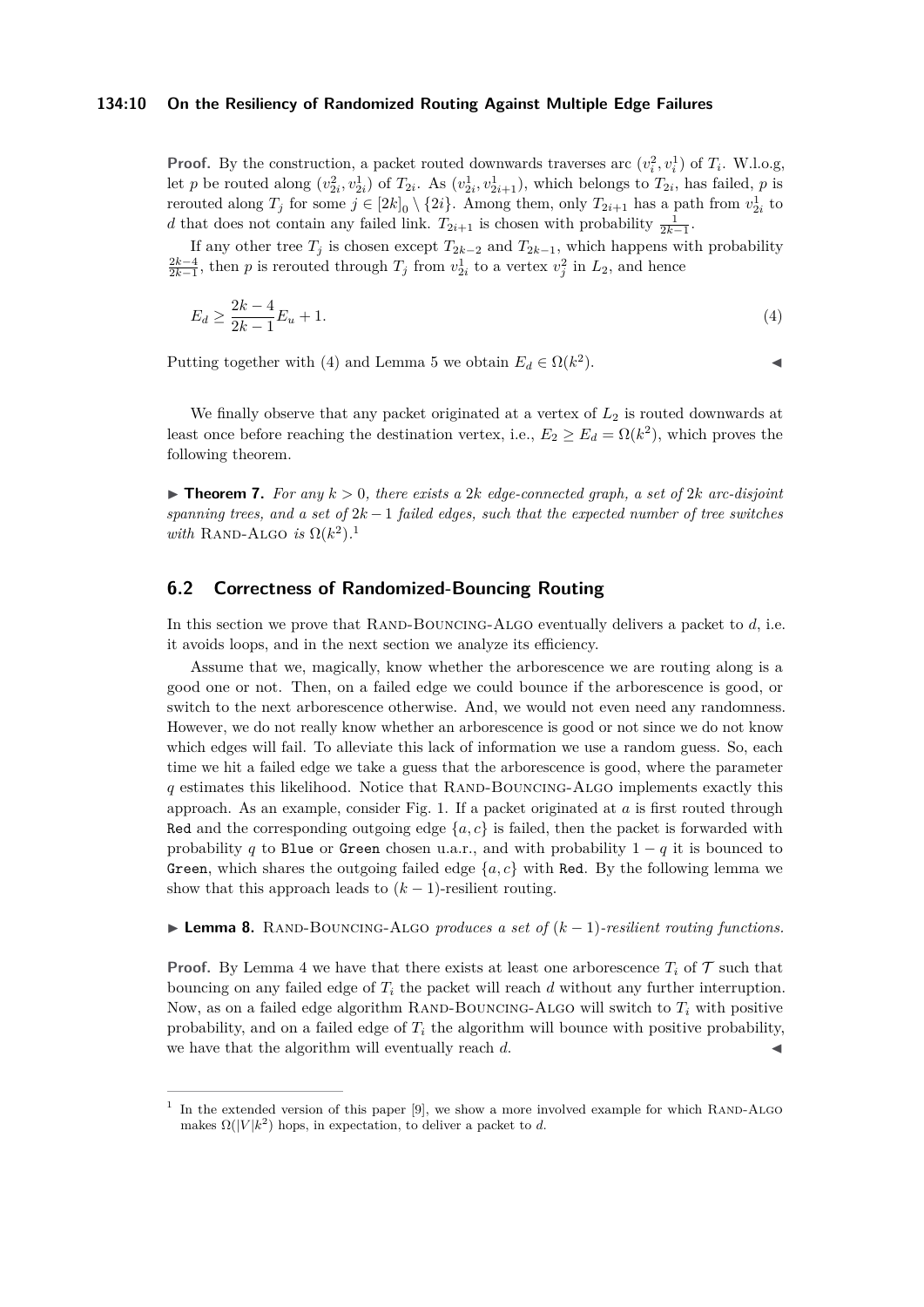## **6.3 Number of Switches of Rand-Bouncing-Algo**

In this subsection we analyze the expected number of times *I* the packet is rerouted from one arborescence to another one in RAND-BOUNCING-ALGO. As we are interested in providing an upper bound on *I*, we make the following assumptions. First, we assume that bouncing from an arborescence which is not good the routing always bounces to an arborescence which is not good as well. Second, we assume that only by bouncing from a good arborescence the routing will reach *d* without switching to any other arborescence. Third, we assume that there are exactly  $k - f$  good arborescences, which is the lower bound provided by Lemma [1](#page-6-3) and Lemma [3.](#page-7-1) Clearly, these assumptions can only lead to an increased number of iterations compared to the real case. Finally, for the sake of brevity we define  $t := \frac{f}{k}$ .

Now, we are ready to start with the analysis. As the first step we define a random variable, where in the definitions  $T$  is the arborescence variable from algorithm RAND-BOUNCING-Algo,

 $X :=$  number of times a failed edge is hit before reaching *d* if routing on  $T$ .

Let  $T_{init}$  be the first arborescence that we consider in RAND-BOUNCING-ALGO. Then,  $\mathbb{E}[I]$ is upper-bounded by

$$
\mathbb{E}[I] \le \Pr\left[T_{init} \text{ is not good}\right] \mathbb{E}[X|T_{init} \text{ is not good}] +
$$
  

$$
\Pr\left[T_{init} \text{ is good}\right] \mathbb{E}[X|T_{init} \text{ is good}] ,
$$
 (5)

where from our assumptions we have

 $Pr[T_{init}$  is not good = *t*, and  $Pr[T_{init}$  is good = 1 − *t*.

To simplify calculations, let *X<sup>P</sup>* and *Y<sup>P</sup>* be *pessimistic* upper bound on conditional expected values. That is, let  $X_P$  be the same as  $\mathbb{E}[X|T_{init}$  is not good and  $Y_P$  as  $\mathbb{E}[X|T_{init}$  is good under assumption that: the packet always hits a failed edge unless it bounces on a good arborescence; and, whenever packet bounces on a non-good arborescence it switches to a non-good one.

Now, let us express  $X_P$  and  $Y_P$  as functions in  $X_P$ ,  $Y_P$ , q, and t, while following our assumptions. If *T* is not a good arborescence, then a routing along *T* will hit a failed edge. If it hits a failed edge, with probability  $1 - q$  the routing will bounce and switch to a non good arborescence. With probability *qt* the routing scheme will set *T* to be a non good arborescence, and with probability  $q(1-t)$  it will set T to be a good arborescence. Formally, we have

$$
X_P = 1 + qtX_P + q(1-t)Y_P + (1-q)X_P.
$$
\n(6)

Applying an analogous reasoning about *Y<sup>P</sup>* , we obtain

$$
Y_P = 1 + qtX_P + q(1 - t)Y_P.
$$
\n(7)

Observe that the equations describing  $X_P$  and  $Y_P$  differ only in the term  $(1-q)X_P$ . This comes from the fact that bouncing on a good arborescences the packet will reach *d* without hitting any other failed edge.

<span id="page-10-0"></span>By some simple calculations (see [\[9\]](#page-13-0)), we obtain

$$
\mathbb{E}[I] \le U(q) := \frac{t}{(1-q)q(1-t)} + \frac{1}{1-q}.\tag{8}
$$

Now we can prove the following lemma.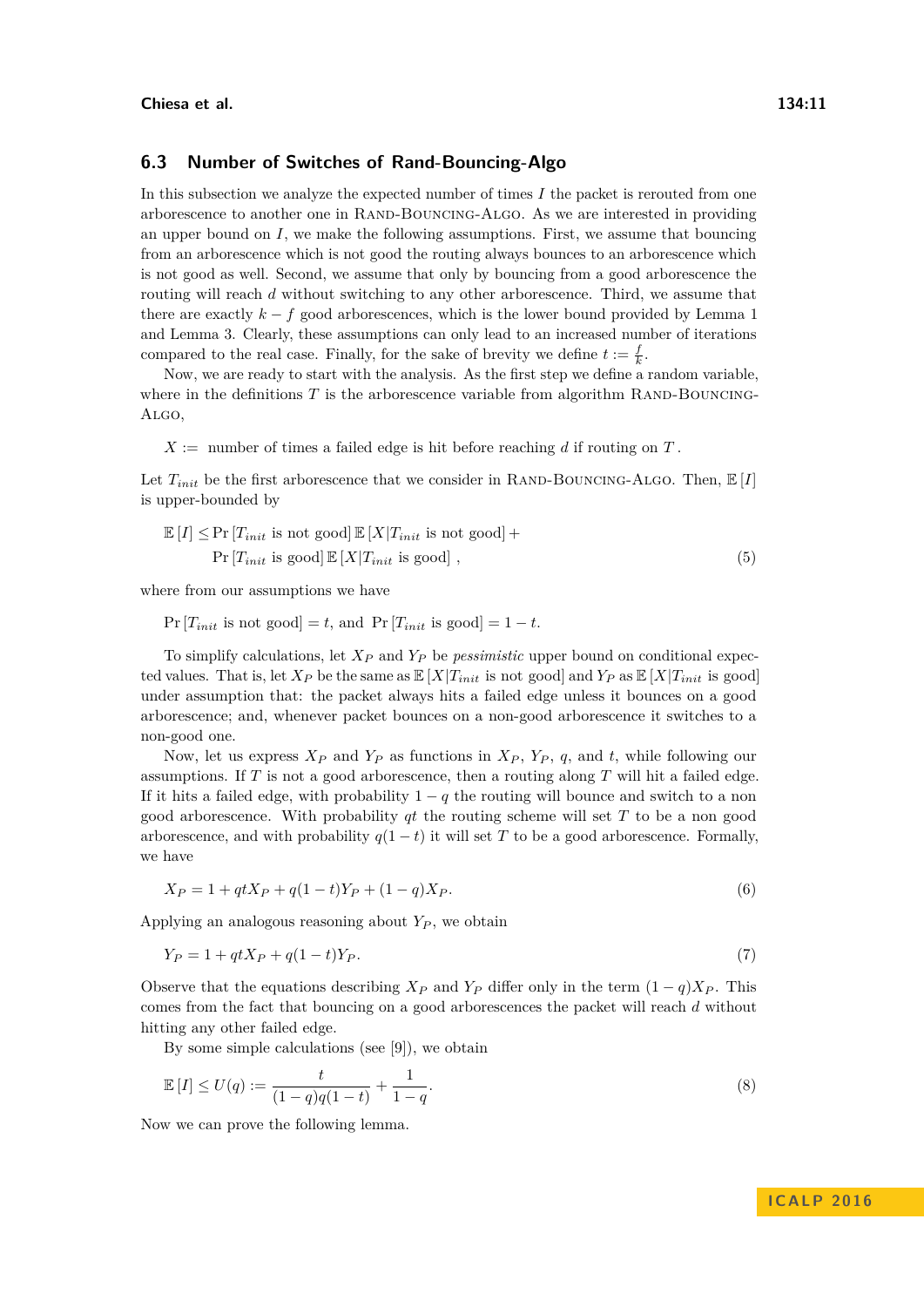#### **134:12 On the Resiliency of Randomized Routing Against Multiple Edge Failures**

▶ **Lemma 9.** *We have that* 

$$
\mathbb{E}[I] \le 2 + 4\frac{t}{1-t} = 2 + 4\frac{f}{k-f}.
$$

**Proof.** From [\(8\)](#page-10-0) we have  $\mathbb{E}[I] \leq U(q)$ . Setting  $q = 1/2$  we obtain

$$
U(1/2) \le 2 + 4\frac{t}{1-t},
$$

and by plugging  $t = f/k$  the lemma follows.

Note that if we know f in advance, or have some guarantee in terms of an upper bound on  $f$ , we can derive parameter  $q$  that improves the running time of RAND-BOUNCING-ALGO, as provided by the following lemma.

► Lemma 10.  $U(q)$  *is minimized for*  $q = q^* := 1 - (1 + \sqrt{t})^{-1}$ , and equal to

$$
U(q^*) = \frac{1 + \sqrt{t}}{1 - \sqrt{t}}.\tag{9}
$$

**Proof.** Consider  $U(q)$ <sup>'</sup>, which is

$$
U(q)' = \frac{t(1-q)^2 - q^2}{(1-q)^2 q^2 (t-1)}.
$$

In order to find the value of *q* that minimizes  $U(q)$ , denote it by  $q^*$ , we find the roots of  $U(q)' = 0$  with respect to *q*. There is only one positive solution of equation  $U(q)' = 0$ , which is also the minimizer  $q^*$ , and is equal to  $q^* = 1 - \frac{1}{1+\sqrt{t}}$ , as desired.

Finally, substituting  $q^*$  into [\(8\)](#page-10-0) and simplifying the expression we obtain [\(9\)](#page-11-0).

Observe that

$$
U(q^*) \le \frac{4}{1 - \frac{f}{k}}.
$$

Therefore, if  $f = \alpha k$ , i.e., only a fraction of the edges fail, we obtain  $U(q^*) \leq \frac{4}{1-\alpha}$ . This means that the expected number of arborescence switches does not depend on the number of failed edges but on the ratio between this number and the connectivity of the graph. Otherwise, if  $f = k - 1$ , we have that the expected number of arborescence switches is bounded by  $4k$ , which is linear w.r.t. to the connectivity of the graph. Combining these conclusions with Lemma [8,](#page-9-3) we obtain the following.

 $\blacktriangleright$  **Theorem 11.** *Given a k*-connected graph *G*, destination *d* and *a* decomposition of *G* into *k arc-disjoint arborescences*  $\mathcal T$  *rooted at d, there exists a*  $(k-1)$ *-resilient algorithm that delivers a* packet to *d* after  $O\left(\frac{k}{k-f}H\right)$  hops in expectation, where *H* is the length of a longest path of any arborescence of  $\hat{T}$  and  $\hat{T}$  the number of failed edges. The algorithm uses randomization *only when encounters a failed edge. In particular, if*  $f = 0$ *, the algorithm is deterministic.* 

# **6.4 An Extension: Rerouting in a Non-uniform Manner**

In this section we briefly study non-uniform choice of arborescence used for rerouting in algorithm RAND-BOUNCING-ALGO. To motivate that discussion, consider a scenario in which a packet hits a failed edge  $u, v$  while routed along arborescence *T*. Wlog, assume  $T = T_k$ . Furthermore, assume that path *v*-*d* along every other arborescence does not contain any

<span id="page-11-0"></span>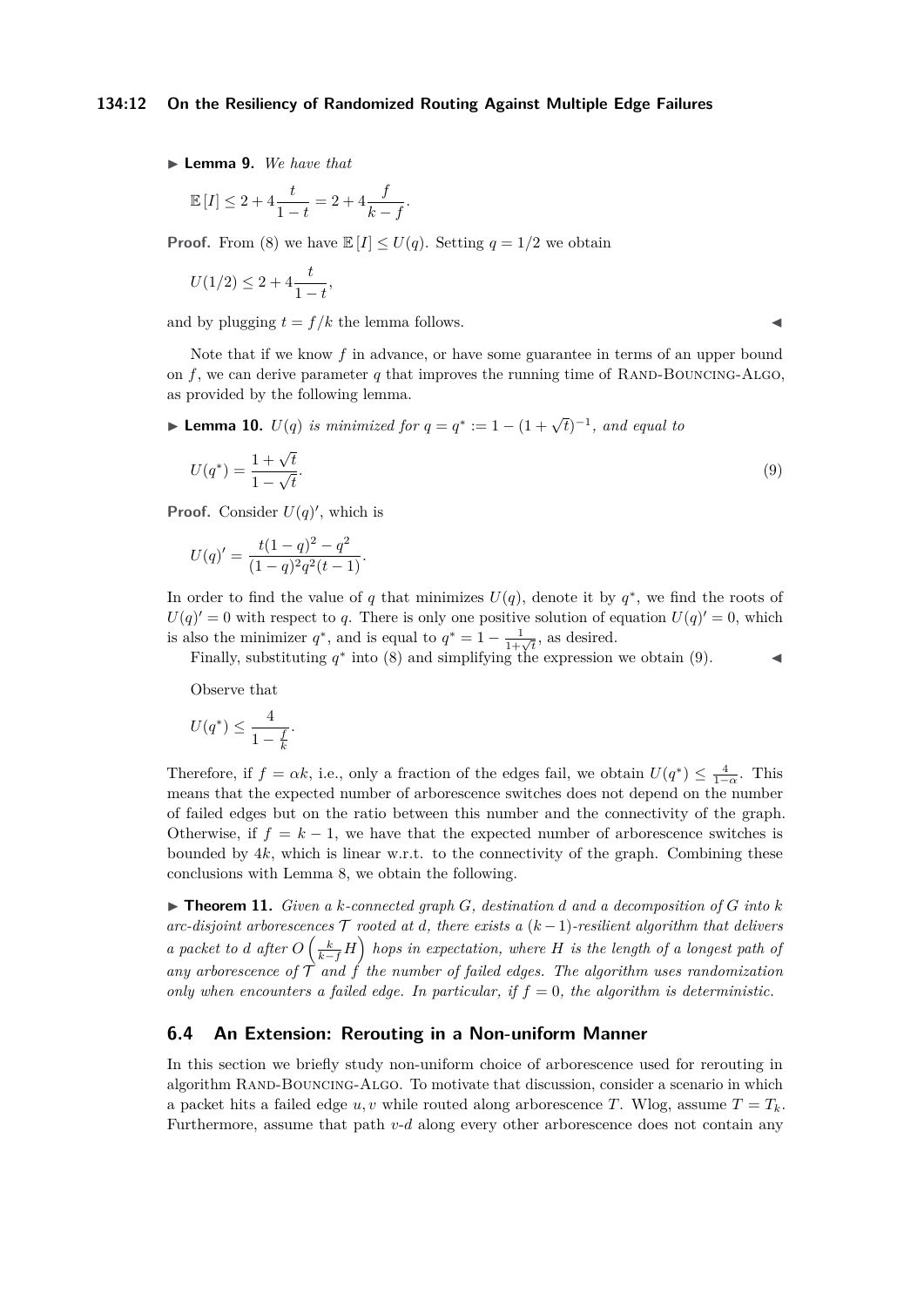#### **Chiesa et al. 134:13**

$$
E_U = \sum_{i=1}^{k-1} \frac{dist_{T_i}(v)}{k-1} = \frac{\sum_{i=1}^{k-1} dist_{T_i}(v)}{k-1},
$$

where  $dist_{T_i}(a)$  is the number of the edges on the unique path from *a* to *d* along arborescence  $T_i$ <sup>[2](#page-12-1)</sup> However, the distances from *v* to *d* along different arborescences might significantly differ. This naturally suggests us to consider a non-uniform distribution of arborescences chosen at step  $2.2(a)$  of RAND-BOUNCING-ALGO, as we do in the rest of this section.

For each vertex  $v \neq d$  and each arborescence  $T_i$  define probability  $p_v^i$  as

$$
p_v^i:=\frac{\frac{1}{dist_{T_i}(v)}}{\sum_{j=1}^{k-1}\frac{1}{dist_{T_j}(v)}}.
$$

The expected number of the edges the packet will traverse if each arborescence is chosen with respect to the distribution given by  $p<sub>v</sub>$  is

$$
E_{NU} = \sum_{i=1}^{k-1} p_v^i dist_{T_i}(v) = \sum_{i=1}^{k-1} \frac{1}{\sum_{j=1}^{k-1} \frac{1}{dist_{T_j}(v)}} = \frac{k-1}{\sum_{i=1}^{k-1} \frac{1}{dist_{T_i}(v)}}.
$$

Now we would like to show that indeed  $E_U \geq E_{NU}$ . But, it is the same as showing that

$$
(k-1)^2 \leq \sum_{i=1}^n dist_{T_i}(v) \sum_{i=1}^{k-1} \frac{1}{dist_{T_i}(v)}.
$$

However, the latter follows from Cauchy–Schwarz inequality as

$$
(k-1)^2 = \left(\sum_{i=1}^{k-1} \sqrt{dist_{T_i}(v)} \sqrt{\frac{1}{dist_{T_i}(v)}}\right)^2 \le \sum_{i=1}^{k-1} dist_{T_i}(v) \sum_{i=1}^{k-1} \frac{1}{dist_{T_i}(v)}.
$$

Hence,  $E_U \ge E_{NU}$ , as advertised.

We note that this example is a potential scenario that might occur. However, and unfortunately, in case of failures we are unable to detect whether the described situation has occurred or not. Nevertheless, we believe that in practical applications the non-uniform choice of arborescences used for rerouting, as described above, would result in a more efficient routing than its uniform counterpart.

#### **References**

<span id="page-12-0"></span>**1** A. Atlas and A. Zinin. U-turn Alternates for IP/LDP Fast-Reroute. *IETF Internet draft version 03*, February 2006.

<span id="page-12-1"></span>As a remark, the best option in this scenario would be to reroute the packet along the arborescence  $T_i$ such that  $i = \arg \min_i dist_{T_i}(v)$ . Unfortunately, our model does not provide the information whether there is any failed edge on path  $v$ - $d$  along  $T_i$  or not.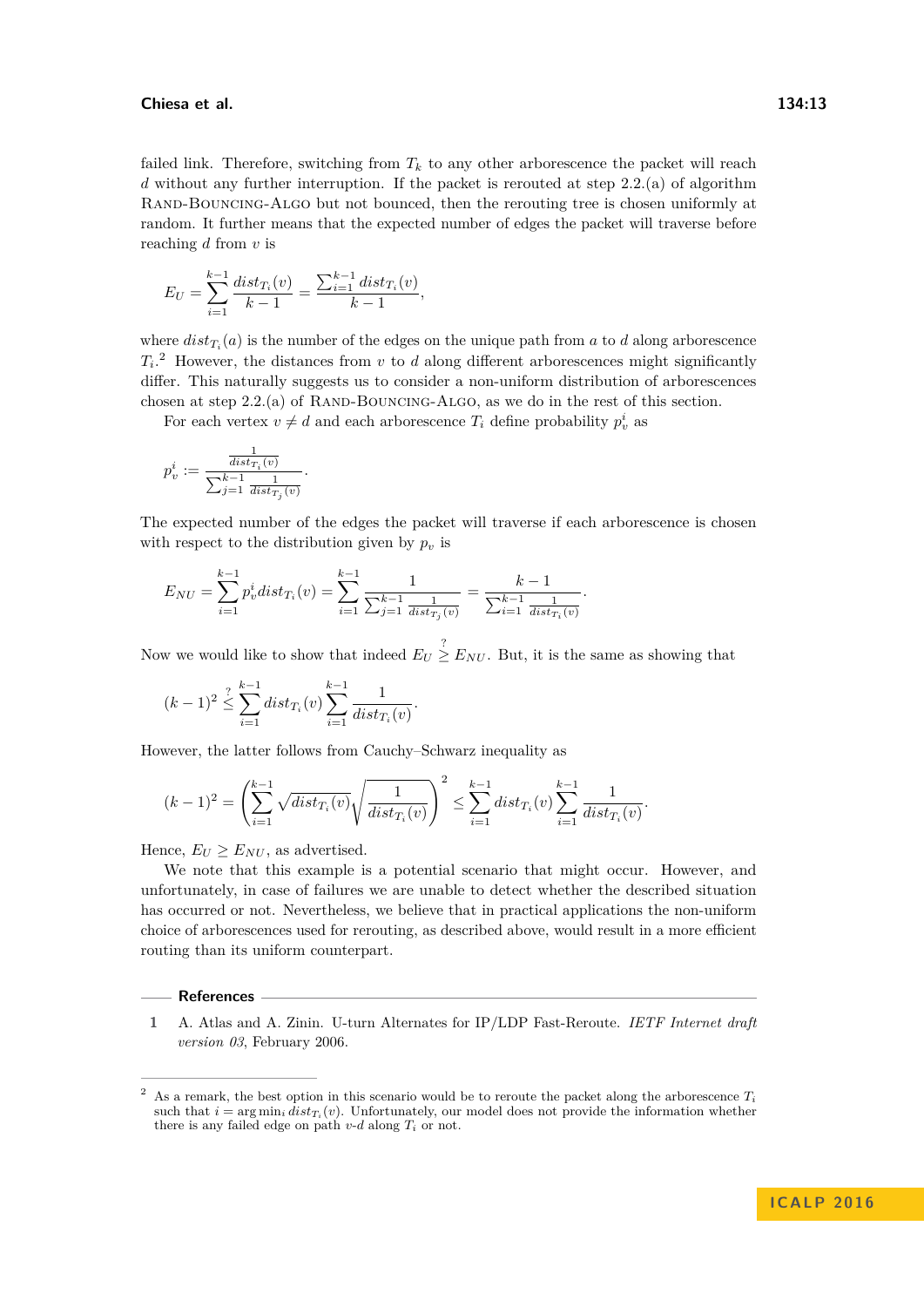### **134:14 On the Resiliency of Randomized Routing Against Multiple Edge Failures**

- <span id="page-13-7"></span>**2** A. Atlas and A. Zinin. Basic Specification for IP Fast Reroute: Loop-Free Alternates. *IETF, RFC 5286*, 2008.
- <span id="page-13-15"></span>**3** Roberto Beraldi. Biased random walks in uniform wireless networks. *Mobile Computing, IEEE Transactions on*, 8(4):500–513, 2009.
- <span id="page-13-18"></span>**4** Anand Bhalgat, Ramesh Hariharan, Telikepalli Kavitha, and Debmalya Panigrahi. Fast Edge Splitting and Edmonds' Arborescence Construction for Unweighted Graphs. In *Proc. SODA*, pages 455–464, 2008. URL: [http://dl.acm.org/citation.cfm?id=1347082.](http://dl.acm.org/citation.cfm?id=1347082.1347132) [1347132](http://dl.acm.org/citation.cfm?id=1347082.1347132).
- <span id="page-13-8"></span>**5** Michael Borokhovich and Stefan Schmid. How (Not) to Shoot in Your Foot with SDN Local Fast Failover – A Load-Connectivity Tradeoff. In *OPODIS*, pages 68–82, 2013.
- <span id="page-13-9"></span>**6** Graham Brightwell and Peter Winkler. Maximum hitting time for random walks on graphs. *Random Struct. Algorithms*, 1(3):263–276, October 1990. [doi:10.1002/rsa.3240010303](http://dx.doi.org/10.1002/rsa.3240010303).
- <span id="page-13-13"></span>**7** Costas Busch, Maurice Herlihy, and Roger Wattenhofer. Randomized greedy hot-potato routing. In *SODA*, pages 458–466, 2000.
- <span id="page-13-17"></span>**8** Marco Chiesa, Ilya Nikolaevskiy, Slobodan Mitrović, Aurojit Panda, Andrei Gurtov, Aleksander Madry, Michael Schapira, and Scott Shenker. The quest for resilient (static) forwarding tables. In *International Conference on Computer Communications (INFOCOM), 2016 IEEE*. IEEE, 2016.
- <span id="page-13-0"></span>**9** Marco Chiesa, Ilya Nikolaevskiy, Aurojit Panda, Andrei Gurtov, Michael Schapira, and Scott Shenker. Exploring the limits of static failover routing. *CoRR*, abs/1409.0034, 2014. URL: <http://arxiv.org/abs/1409.0034>.
- <span id="page-13-10"></span>**10** Jack Edmonds. Edge-disjoint branchings. *Combinatorial Algorithms*, pages 91–96, 1972.
- <span id="page-13-1"></span>**11** Theodore Elhourani, Abishek Gopalan, and Srinivasan Ramasubramanian. IP Fast Rerouting for Multi-Link Failures. In *Proc. IEEE INFOCOM*, pages 2148–2156, 2014.
- <span id="page-13-11"></span>**12** Gábor Enyedi, Gábor Rétvári, and Tibor Cinkler. A Novel Loop-free IP Fast Reroute Algorithm. In *Proc. EUNICE*, pages 111–119. Springer-Verlag, 2007.
- <span id="page-13-12"></span>**13** Joan Feigenbaum, P. Brighten Godfrey, Aurojit Panda, Michael Schapira, Scott Shenker, and Ankit Singla. On the resilience of routing tables. In *Brief announcement PODC*, July 2012.
- <span id="page-13-4"></span>**14** Eli M. Gafni and Dimitri P. Bertsekas. Distributed algorithms for generating loop-free routes in networks with frequently changing topology. *IEEE Transactions on Communications*, 1981.
- <span id="page-13-2"></span>**15** Phillipa Gill, Navendu Jain, and Nachiappan Nagappan. Understanding network failures in data centers: Measurement, analysis, and implications. *SIGCOMM Comput. Commun. Rev.*, 41(4):350–361, August 2011.
- <span id="page-13-14"></span>**16** Albert Greenberg, James R Hamilton, Navendu Jain, Srikanth Kandula, Changhoon Kim, Parantap Lahiri, David A Maltz, Parveen Patel, and Sudipta Sengupta. Vl2: a scalable and flexible data center network. In *ACM SIGCOMM computer communication review*, pages 51–62. ACM, 2009.
- <span id="page-13-16"></span>**17** Mesut Günes, Martin Kähmer, and Imed Bouazizi. Ant-routing-algorithm (ara) for mobile multi-hop ad-hoc networks-new features and results. In *The second mediterranean workshop on ad-hoc networks*, 2003.
- <span id="page-13-6"></span>**18** Kin-Wah Kwong, Lixin Gao, Roch Guérin, and Zhi-Li Zhang. On the Feasibility and Efficacy of Protection Routing in IP Networks. *IEEE/ACM Trans. Networking*, 19(5):1543– 1556, October 2011.
- <span id="page-13-3"></span>**19** K. Lakshminarayanan, M. Caesar, M. Rangan, T. Anderson, S. Shenker, and I. Stoica. Achieving convergence-free routing using failure-carrying packets. In *SIGCOMM*, 2007.
- <span id="page-13-5"></span>**20** Junda Liu, Aurojit Panda, Ankit Singla, Brighten Godfrey, Michael Schapira, and Scott Shenker. Ensuring Connectivity via Data Plane Mechanisms. In *Proc. of NSDI*, pages 113–126, 2013.